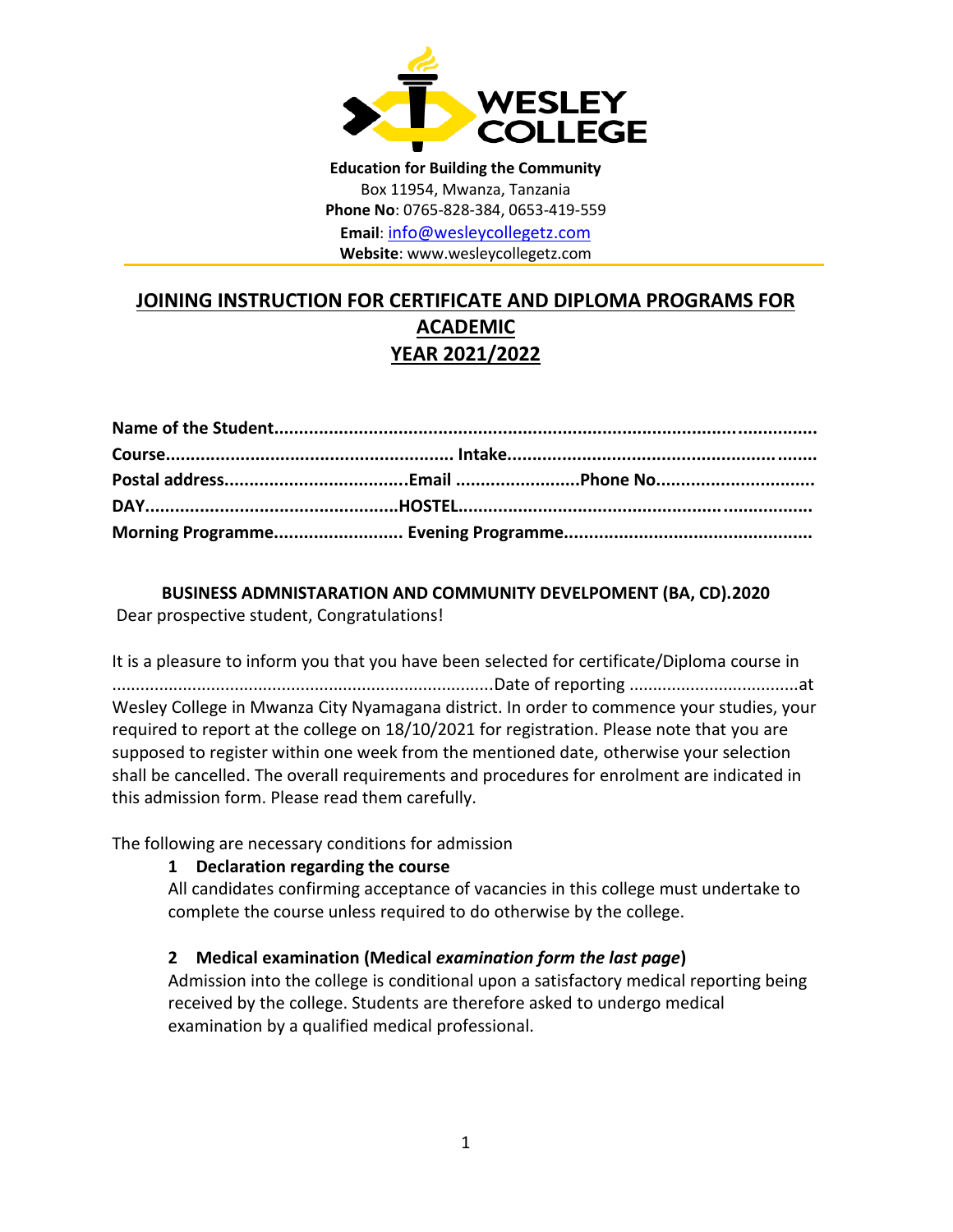## **3 Registration and course commencement**

Registration will start on **18/10/2021** and continue until **12/11/2021**. The course will commence 15/10/2019. If you cannot report on these dates for any reasons please inform us immediately, otherwise we shall assume that you have opted not to attend the course and the vacancy will be filled by other candidates/students

## **4 Requirements for Certificate program**

1) The candidate at least should have four (4) passes in any subject including pass mathematics and English subject for Business administration and any subject for community development.

2) Two (2) passport size photographs taken recently for registration

3) National form four (4) certificate (or Result slip for those who completed in any year)

- 4) Birth certificate/affidavit
- 5) Leaving certificate
- 6) Any other relevant certificate supporting your qualification
- 7) Medical examination form
- 8) Bank slip after the payment

## **5 Requirements for Diploma program**

- 1 The candidate at least should have four (4) passes in any subject including pass mathematics and English subject for Business administration and any subject for community development.
- 2 The candidate should have NTA level 4 certificate in community development or Business administration with a GPA of 2.0 PASS or any other related program.
- 3. Two (2) passport size photographs taken recently for registration
- 4. National form four (4) certificate (or Result slip for those who completed in any year)
- 5. Birth certificate/affidavit
- 6. Leaving certificate
- 7. Any other relevant certificate supporting your qualification
- 8. Medical examination form
- 9. Bank slip after the payment

## **NOTE**

- $\checkmark$  Names to be registered are those appearing in your National form four certificate. No changes of names will be accepted after registration.
- $\checkmark$  Submission of forged certificate on any false documents is criminal offence.
- $\checkmark$  At the time of registration, all certificates must be original (not photocopy) any candidate without original certificate will not be registered.
- $\checkmark$  Foreign students should obtain a study permit from immigration office and results equivalent from NECTA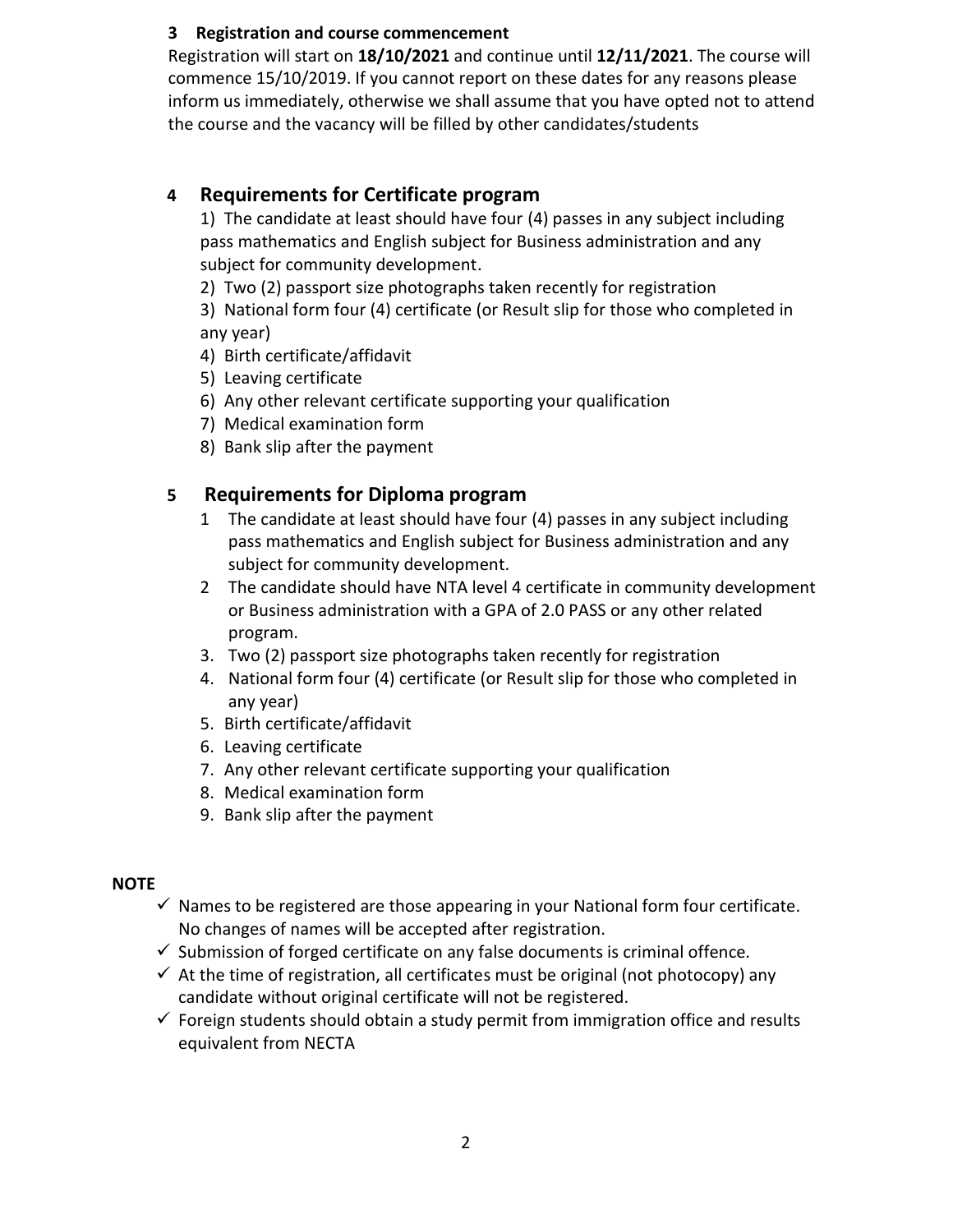## **6. Discipline**

Student admitted to Wesley College are expected to observe and abide by the student by-laws of this college, examination regulations, and any other lawful orders given by the lecturers or any person in authority. Failure to observe or comply with any lawful order may lead to summary dismissal from the college.

### **DIPLOMA FEE STUCTURE PAYABLE TO THE WESLEY COLLEGE**

Mode of payment

All fees should be paid after obtaining an invoice from student's academic registra. All payment should be made at **CRDB BANK,** ACCOUNT NO**: 0150271808100**, ACCOUNT NAME**: WESLEY UNIVERSITY.**

### **PAYMENTS**

*Fee must be paid in the following modes be qualification for registration.*

| <b>INSTALMENT</b>      | <b>ITEM</b>                          | <b>COST</b>  | <b>BUSINESS</b> | <b>COMMUNITY</b> | <b>DEADLINE</b><br><b>FOR</b> |
|------------------------|--------------------------------------|--------------|-----------------|------------------|-------------------------------|
|                        |                                      |              |                 |                  | <b>PAYMENTS</b>               |
| <b>FIRST SEMESTER</b>  | Tuition fee                          | $500,000/$ = |                 |                  |                               |
|                        | Registration                         | $20,000/=$   |                 |                  |                               |
|                        | Examination                          | $30,000/$ =  |                 |                  |                               |
|                        | <b>ID Card</b>                       | $5,000/$ =   |                 |                  |                               |
|                        | T-shirts                             | $10,000/$ =  |                 |                  |                               |
|                        | <b>Student Activity</b>              | $20,000/$ =  |                 |                  |                               |
|                        | Medical allowance per year           | $50,400/$ =  |                 |                  |                               |
|                        | <b>TOTAL</b>                         | $635,400/$ = |                 |                  |                               |
| <b>SECOND SEMESTER</b> | Tuition fee                          | $400,000/$ = |                 |                  |                               |
|                        | Graduation fee (must be              | $50,000/$ =  |                 |                  |                               |
|                        | paid in second year)<br><b>TOTAL</b> | $450,000/$ = |                 |                  |                               |

## **Indicative direct cost for certificate programs. Student should have/pay**

| <b>INSTALMENT</b>        | <b>ITEM</b> | <b>COST</b> | <b>DEADLINE FOR PAYMENT</b> |
|--------------------------|-------------|-------------|-----------------------------|
| <b>FIRST INSTALMENT</b>  | Hostel      | 200,000/    |                             |
| <b>SECOND INSTALMENT</b> | Hostel      | 200,000/    |                             |
| <b>TOTAL</b>             |             | $400,000/=$ |                             |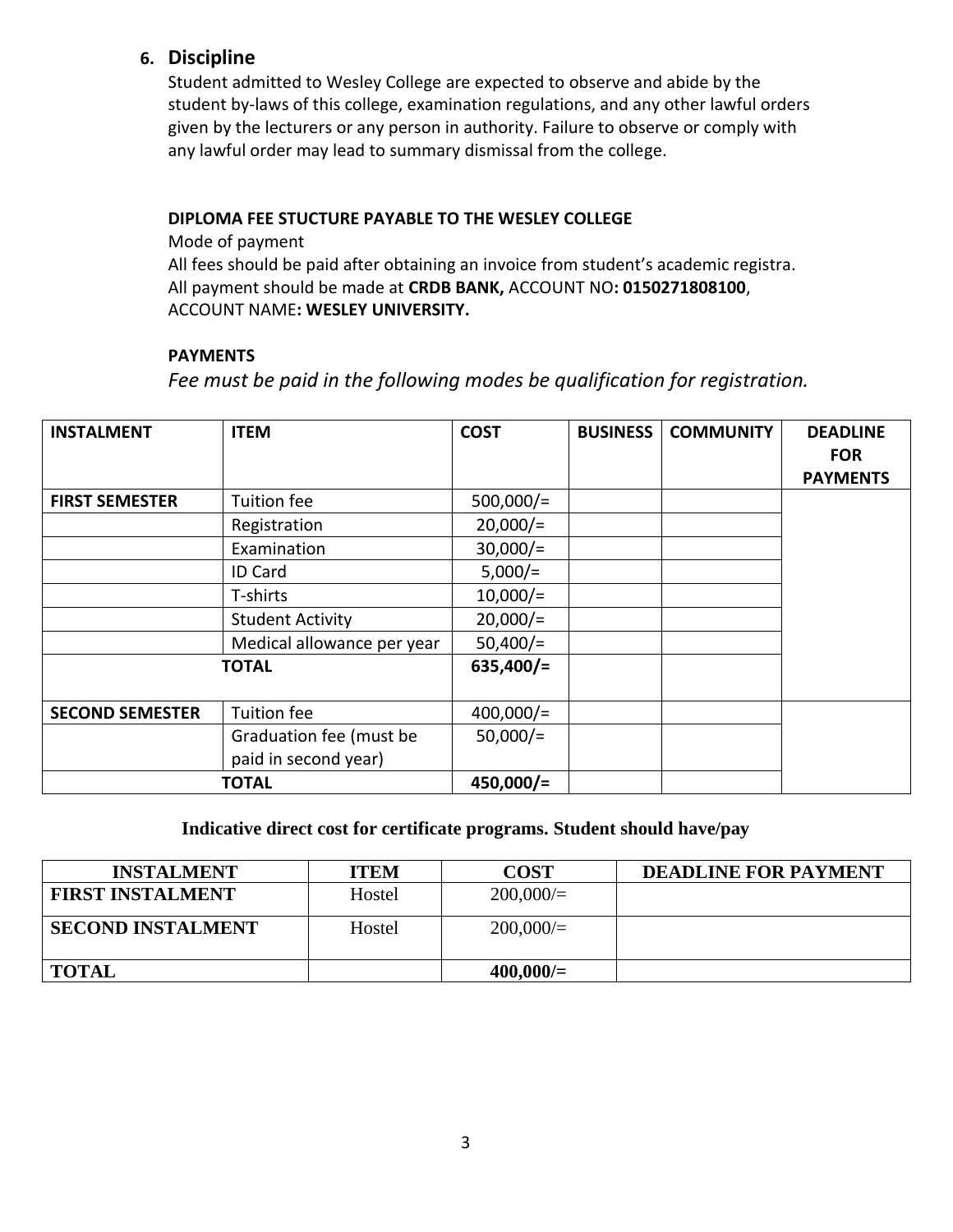### **CERTIFICATE FEE STUCTURE PAYABLE TO THE WESLEY COLLEGE**

Mode of payment

All fees should be paid after obtaining an invoice from student's academic registrar. All payment should be made at **CRDB BANK,** ACCOUNT NO**: 0150271808100**, ACCOUNT NAME**: WESLEY UNIVERSITY.**

#### **PAYMENTS**

*Fee must be paid in the following modes be qualification for registration.*

| <b>INSTALMENT</b>      | <b>ITEM</b>                | <b>COST</b>  | <b>BUSINESS</b> | <b>COMMUNITY</b> | <b>DEADLINE</b> |
|------------------------|----------------------------|--------------|-----------------|------------------|-----------------|
|                        |                            |              |                 |                  | <b>FOR</b>      |
|                        |                            |              |                 |                  | <b>PAYMENTS</b> |
| <b>FIRST SEMESTER</b>  | Tuition fee                | $400,000/$ = |                 |                  |                 |
|                        | Registration               | $20,000/$ =  |                 |                  |                 |
|                        | Examination                | $30,000/$ =  |                 |                  |                 |
|                        | <b>ID Card</b>             | $5,000/=$    |                 |                  |                 |
|                        | T-shirts                   | $10,000/$ =  |                 |                  |                 |
|                        | <b>Student Activity</b>    | $20,000/$ =  |                 |                  |                 |
|                        | Medical allowance per year | $50,400/$ =  |                 |                  |                 |
|                        | <b>TOTAL</b>               | $535,400/=$  |                 |                  |                 |
| <b>SECOND SEMESTER</b> | Tuition fee                | $300,000/$ = |                 |                  |                 |
|                        | Graduation fee             | $50,000/$ =  |                 |                  |                 |
|                        | <b>TOTAL</b>               | $350,000/=$  |                 |                  |                 |

## **Indicative direct cost for certificate programs. Student should have/pay**

| <b>INSTALMENT</b>        | <b>ITEM</b> | <b>COST</b> | <b>DEADLINE FOR PAYMENT</b> |
|--------------------------|-------------|-------------|-----------------------------|
| <b>FIRST INSTALMENT</b>  | Hostel      | 200,000/    |                             |
| <b>SECOND INSTALMENT</b> | Hostel      | 200,000/    |                             |
| <b>TOTAL</b>             |             | $400,000/=$ |                             |

\*Contribution of sh 50,400/= shall be compulsory for students who do not have other **medical insurance** and shall be through our account number to **CRDB BANK**. In first semester

**NB:** It is expected that all sponsors will adhere to the above payment schedule. Failure to adhere to this schedule will amount to the respective sponsee to be barred from attending classes or sitting for test/examination.

I,……………………………………………………., do hereby declare that I have read and understood these Joining Instructions and promise to abide by the conditions specified therein.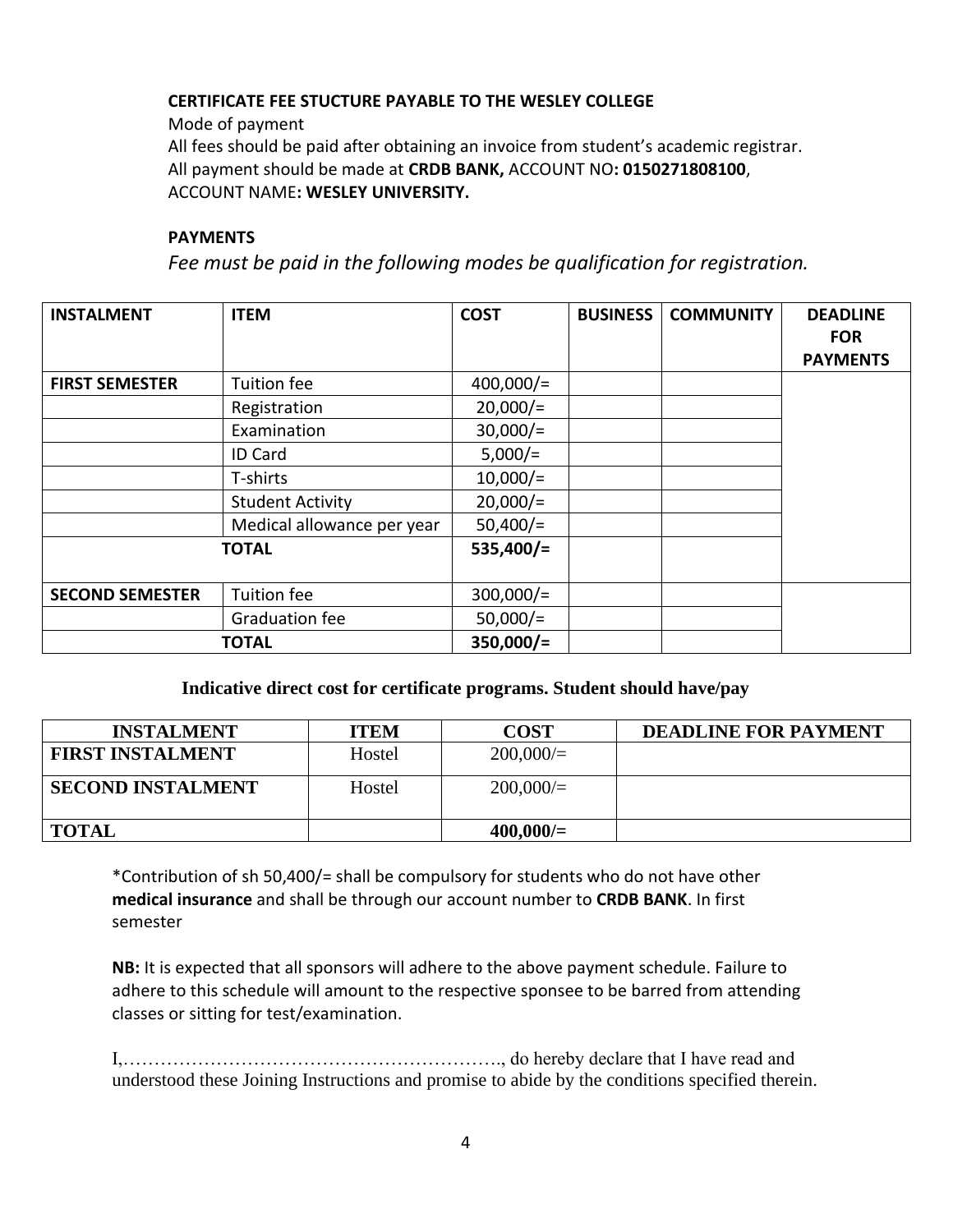I also declare that all the documents/information I have submitted to the college are genuine and or true to the best of my knowledge. Signature: ………………….……....................Date: …………..……………...................Place: ………….………………

## **STUDENT'S ACCEPTANCE OF ADMISSION TO WELSEY COLLEGE.**

I accept admission as a student for the 2021/2022 academic year at Wesley College in Mwanza. I promise that I will work hard during the course and I will continue with my studies at the college for the entire period of the course unless l am dismissed by the lecturer or any other person holding authority duty given to him by the Government Body of the college. I declare that I have committed no crime(s) which can disrupt my studies at Wesley College.

# **Employer's /Sponsor's Certificate**

We approve the Sponsorship of the above candidate to undertake the Certificate course and confirm that he/she will be released from duties to attend the course We further confirm that this /Company/Organization/Ministry/Family will sponsor the Student and pay the College fees. We also know that fees once paid will not be refunded under any circumstances.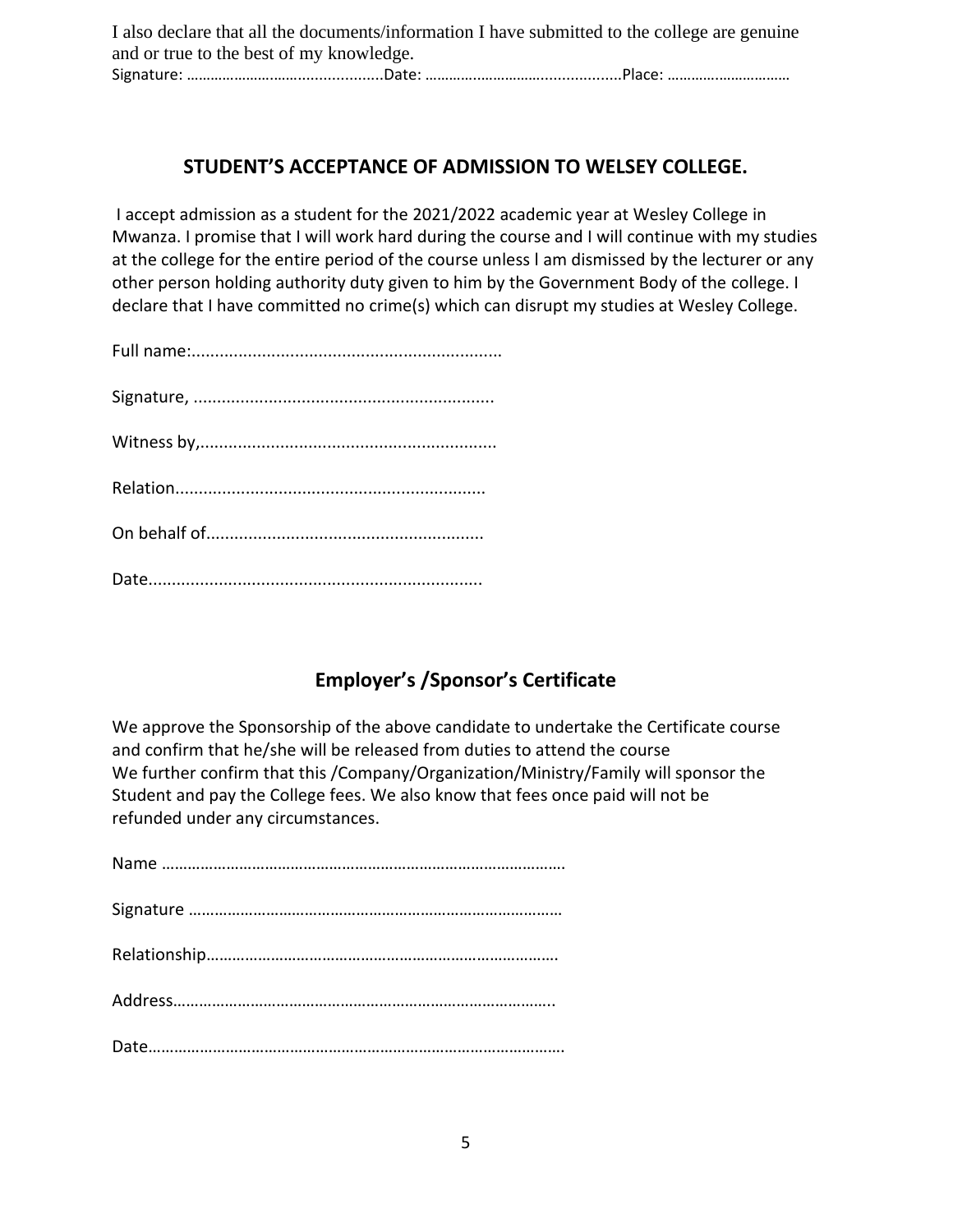## **STUDENT DRESS CODE**

### **INTRODUCTION**

Wesley College is like many other institutions of higher education. Learning is committed to nurture and empower students to emerge as educated, responsible, service-oriented and respected members of the society. The dress and manners of any student reflect the general image of an institution. With such realization, students are expected at all times to dress properly befitting the status of the College. In an effort to curb socially undesirable and indecent dressing, this dress code must be read and observed by all students.

#### **STUDENT'S DRESS CODE**

Students are expected to appear neat, uphold high standards of conduct and behaviour both on and off campus. They should portray moral and ethical behaviour, conducting themselves with pride and respect.

#### **Students are strictly not allowed to wear the following: -**

- a) Jeans with holes
- b) Mesh type of see-through clothes
- c) Trousers hanging under the buttocks (Mlegezo)
- d) Very tight trousers, skirts, blouses
- e) Dress/skirts with excessive slit (mpasuo)
- f) Any dress that leaves the stomach, waist, chest, and or back open
- g) Shorts or skirts that do not cover the knees when seated
- h) Earrings for men
- i) Unbuttoned shirts
- j) Any type of dress that cover the entire face
- k) Pajamas, flip flops or slippers outside the residence halls
- l) Any kind of dressing that leaves underwear visible
- m) Any kind of dressing that leaves the breasts open/visible.
- n) Hats or caps worn back ward

……………………………………… (Student) accept the College Students' Dress

Code and Disciplinary Measures for violating the dress code and I will accept any action taken by the College.

### STUDENT SIGNATURE

\_\_\_\_\_\_\_\_\_\_\_\_\_\_

\_\_\_\_\_\_\_\_\_\_\_\_\_\_\_\_\_\_

I …………………………………………… (Parent/guardian/sponsor)

Of………………………….................. accept the College Students' Dress Code and Disciplinary Measures for violating the dress code and I will accept any action taken by the College Against a student.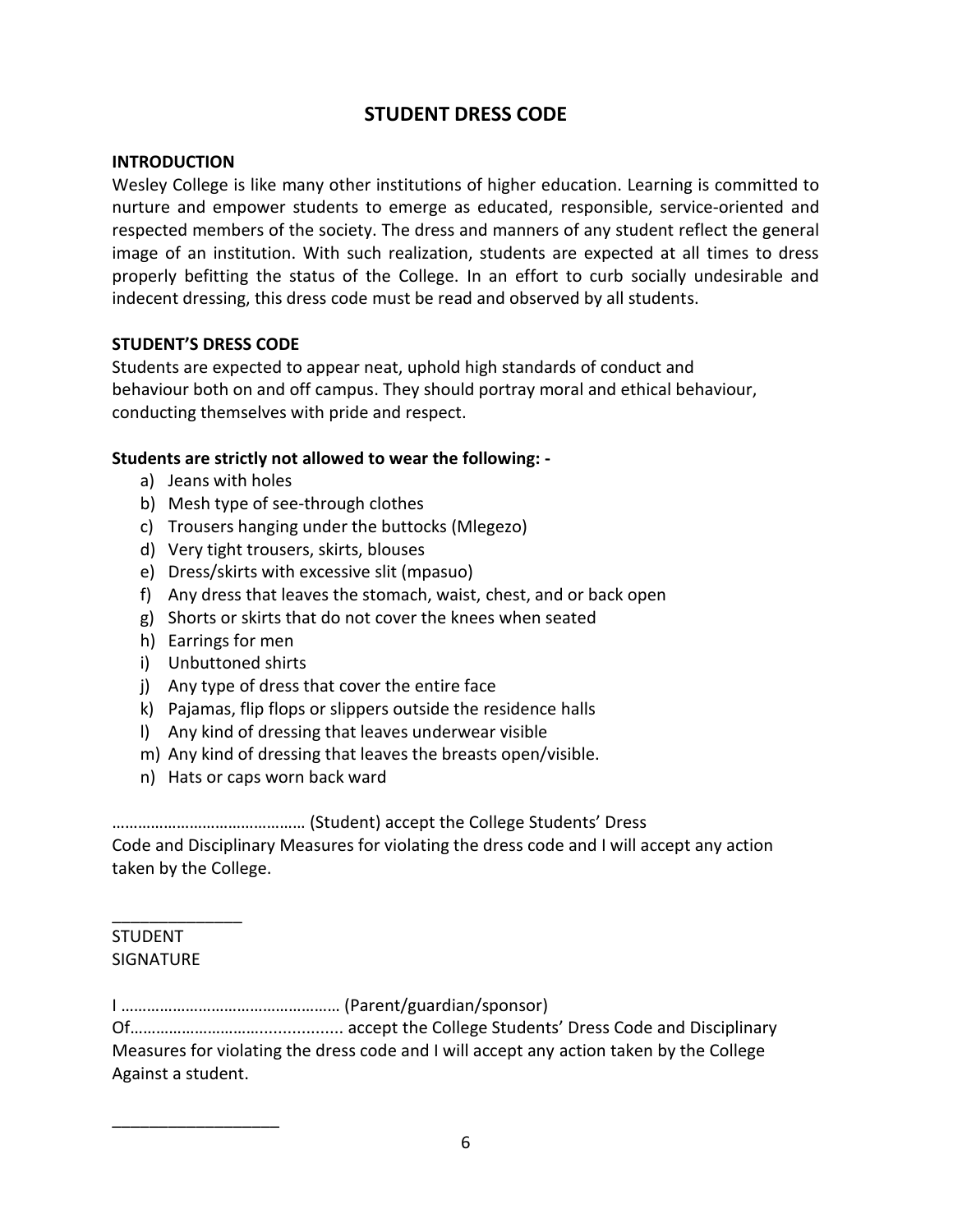## **STUDENT'S MEDICAL EXAMINATION FORM**

| PERSONAL HISTORY                                                                           |
|--------------------------------------------------------------------------------------------|
| Has examine suffered from any of the following? If yes indicate data and diagnosis. If not |
| please write "NO" in appropriate space.                                                    |
|                                                                                            |
|                                                                                            |
|                                                                                            |
|                                                                                            |
|                                                                                            |
|                                                                                            |
|                                                                                            |
|                                                                                            |
|                                                                                            |
|                                                                                            |
|                                                                                            |

### **PHYSICAL EXAMINATION**

| $Check$ – Lungs |  |
|-----------------|--|
|                 |  |

| Abdomen |
|---------|
|         |
|         |
|         |
|         |

| Sight: Without glasses  Right  Left |  |  |
|-------------------------------------|--|--|
| Sight: With glasses  Right  Left    |  |  |
|                                     |  |  |